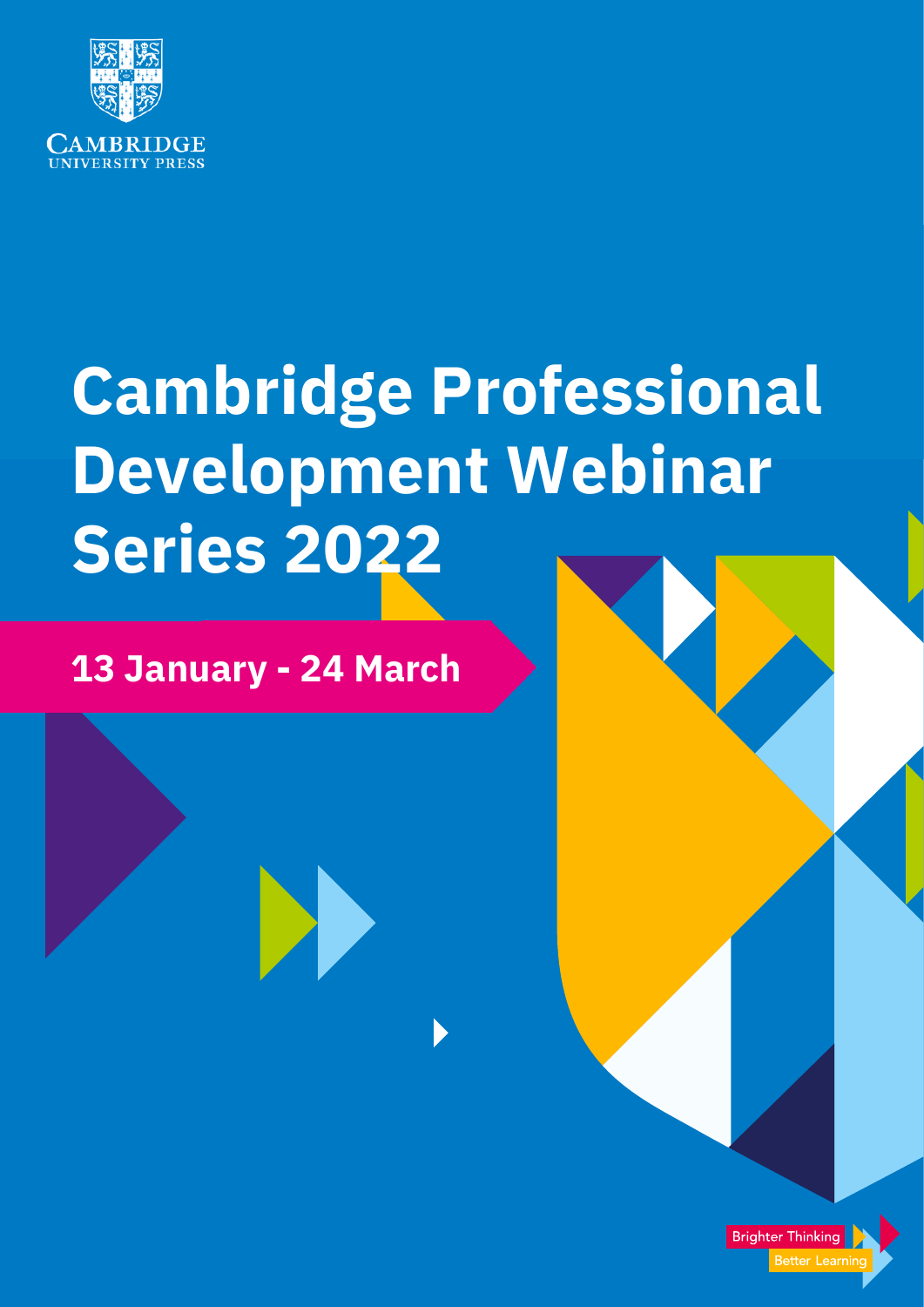The Asian tiger has lifted its head and is eying the future… and you as teachers are responsible for what it does next! How do you prepare your learners for a world that does not yet exist? What skills and knowledge will the adults of the future need? What you do in your classrooms now will have a huge impact on how your learners shape the future.

At Cambridge we've been thinking about this for quite a while. We want all our curricula and qualifications to focus on developing the influencers of the future by equipping them with the skills, knowledge and values to shine in a world that has yet to come.

Please join us to learn how we have developed the key strategies that underpin our approach to learning and teaching in this first of a series of professional development webinars designed to support schools and teachers following the Cambridge International curricula.

# **Introduction**

## **Thursday, 13 January 2022**

Introduction to learning and teaching with Cambridge

Register link: https://bit.ly/CUPPD1

14:30 Bangkok, Hanoi, Jakarta 15:30 Kuala Lumpur, Singapore

This webinar is an introduction to the six themes covered in subsequent sessions that explore the links between theory and classroom practice. Teachers will be able to take away some hints and tips to improve performance even if they don't attend the following webinars.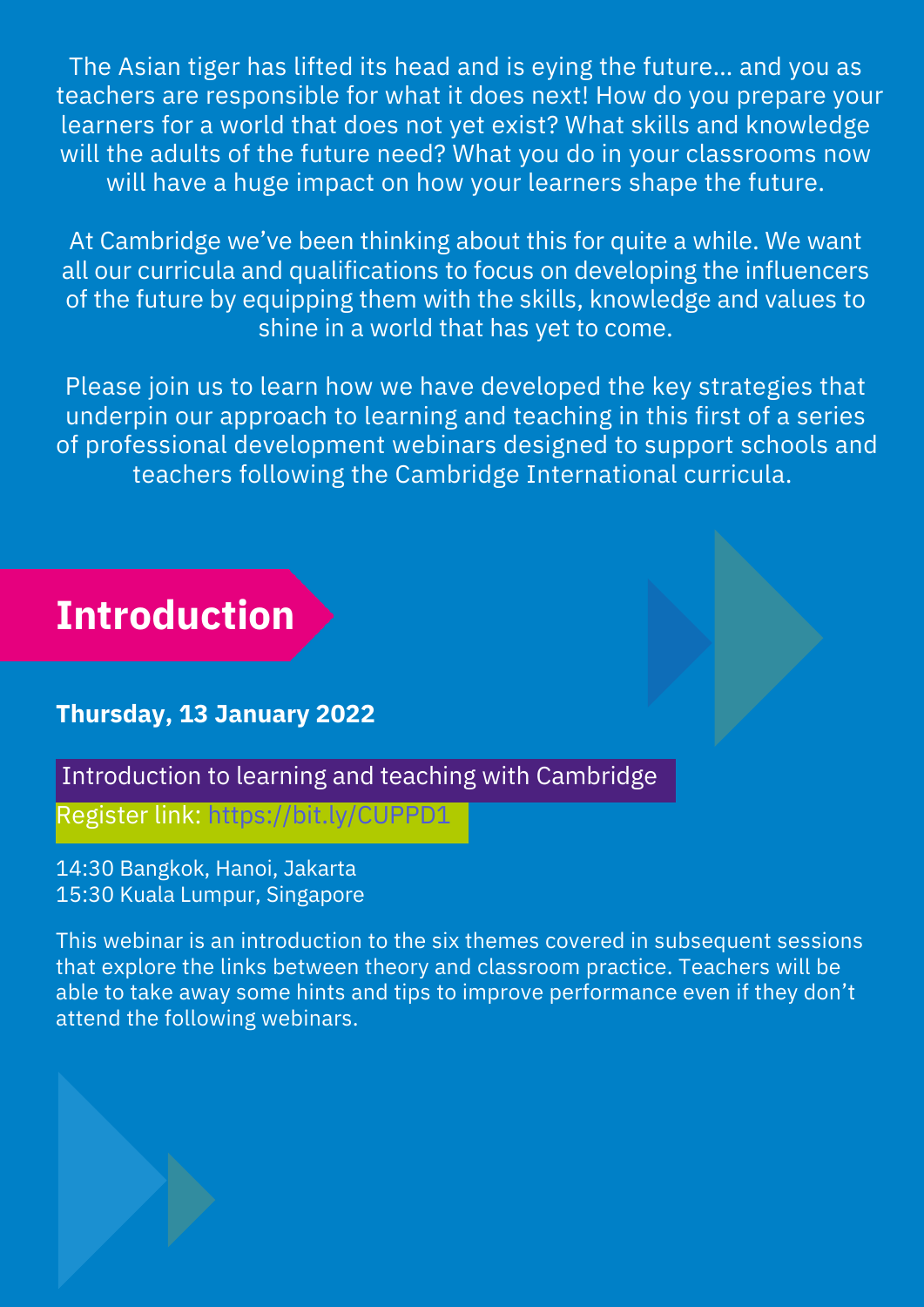# **Programme**

Each of the following webinars explores approaches to learning by looking at some of the key ideas from leading researchers and how these can be applied in bilingual, private and Cambridge schools. Each webinar is packed full of tips and strategies teacher can apply to their classroom practice and share with colleagues, knowing that their learners will see immediate benefits.

## **Thursday, 17 February 2022**

Active learning: from theory to practice

Register link: https://bit.ly/CUPPD2

14:30 Bangkok, Hanoi, Jakarta 15:30 Kuala Lumpur, Singapore

Piaget and Bloom are just two educationalists who may not instantly be equated with developing a learner centred approach, but knowing how their work influences classroom practice is key to understanding how to involve learners in their leaning, the heart of active learning.

## **Thursday, 24 February 2022**

Metacognition and mindset

Register link: https://bit.ly/CUPPD3

14:30 Bangkok, Hanoi, Jakarta 15:30 Kuala Lumpur, Singapore

How do we learn? Why knowing how to learn, developing strategies to maximise thinking, learning and creating a growth mindset can really make a difference to learner engagement and learning outcomes.

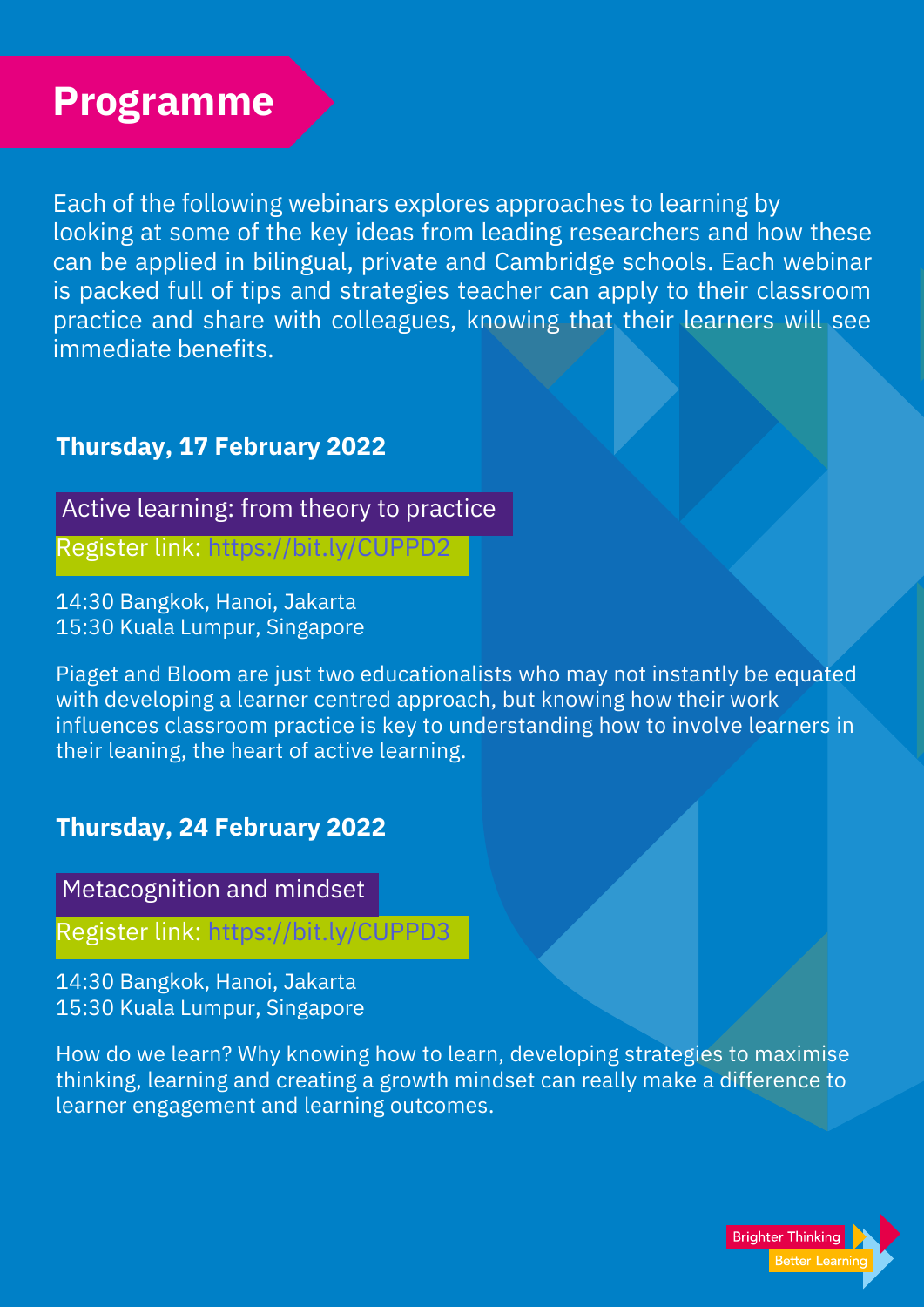## **Thursday, 3 March 2022**

Language awareness

Register link: https://bit.ly/CUPPD4

14:30 Bangkok, Hanoi, Jakarta 15:30 Kuala Lumpur, Singapore

Language and thinking are mutually dependant. If we want learners to show their thinking then we need to understand how developing crucial language learning and critical thinking strategies can have a huge impact on classroom practice and learning success.

#### **Thursday, 10 March 2022**

Assessment for learning

Register link: https://bit.ly/CUPPD5

14:30 Bangkok, Hanoi, Jakarta 15:30 Kuala Lumpur, Singapore

How do you know your learners are learning? How do they know they are learning? Join us to find out how quick, simple yet highly effective 'in class' strategies can really make a difference to learning, assessment and learner self-esteem.

#### **Thursday, 17 March 2022**

Differentiation, inclusion and engagement

Register link: https://bit.ly/CUPPD6

14:30 Bangkok, Hanoi, Jakarta 15:30 Kuala Lumpur, Singapore

All teachers know that every learner in their class is unique, yet for most of the time we teach 'the class'. Find out how seven simple steps can transform your classroom practice, involve all learners in learning and ensure that each and every learner realises their potential.